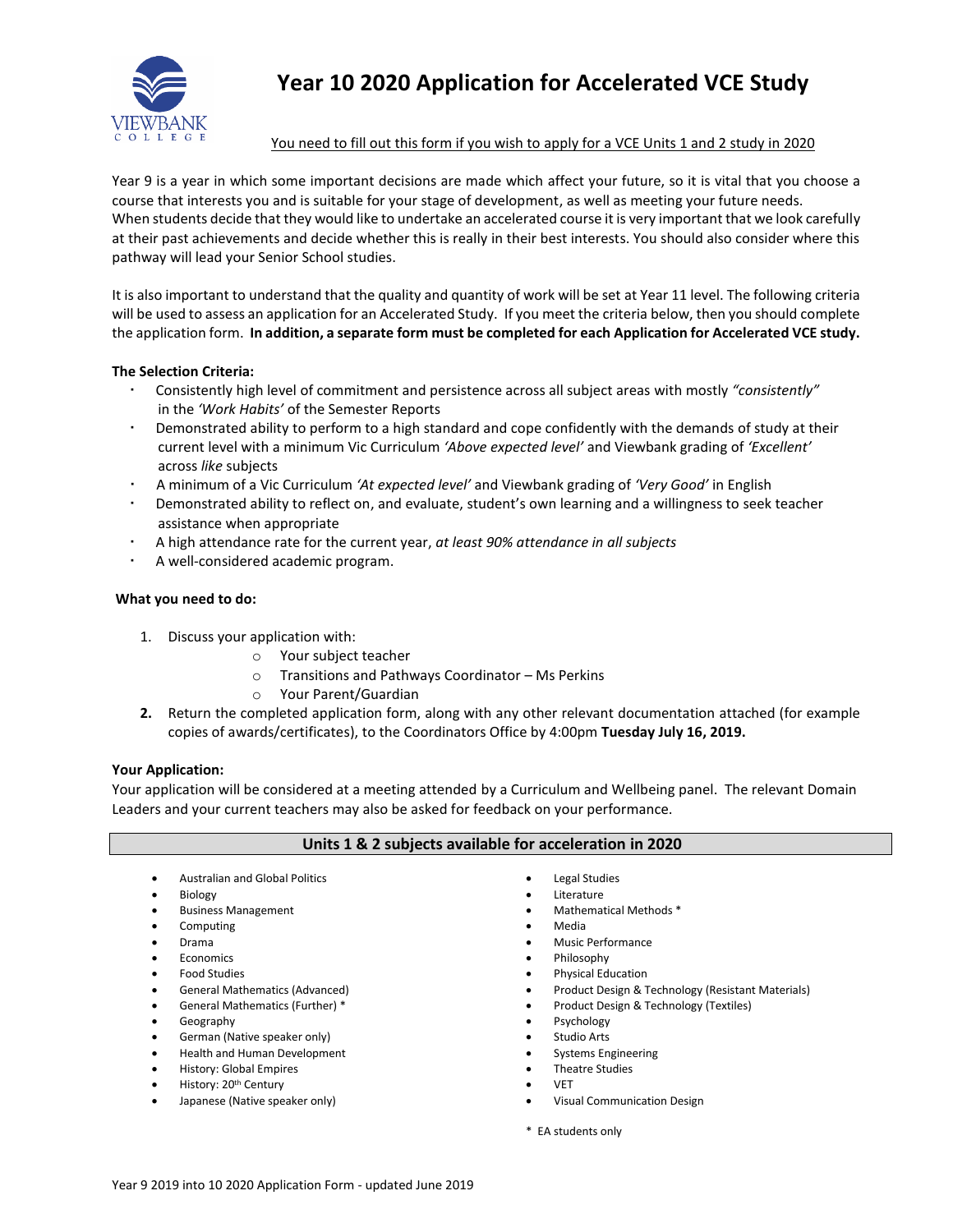

# APPLICATION FORM - VCE UNITS 1 AND 2 STUDY 2020

All sections of this form must be completed in your own handwriting before it is submitted or considered.

| NAME: _____________________________                                | FORM: _____________ | COMPASS ID: _________________                                                                       |
|--------------------------------------------------------------------|---------------------|-----------------------------------------------------------------------------------------------------|
| Name of VCE subject you wish to undertake: _______________________ |                     | Current teacher: _________<br>(of subject you wish to undertake, if applicable)                     |
| Why do you want to undertake this subject?                         |                     |                                                                                                     |
|                                                                    |                     |                                                                                                     |
|                                                                    |                     |                                                                                                     |
|                                                                    |                     |                                                                                                     |
|                                                                    |                     |                                                                                                     |
|                                                                    |                     | What do you believe are your strengths that would enable you to succeed in this particular subject? |
|                                                                    |                     |                                                                                                     |
|                                                                    |                     |                                                                                                     |
|                                                                    |                     |                                                                                                     |
|                                                                    |                     |                                                                                                     |
|                                                                    |                     |                                                                                                     |
| Explain how you believe you meet the required criteria?            |                     |                                                                                                     |
|                                                                    |                     |                                                                                                     |
|                                                                    |                     |                                                                                                     |
|                                                                    |                     |                                                                                                     |
|                                                                    |                     |                                                                                                     |
|                                                                    |                     |                                                                                                     |

Please note: if successful, your position in this subject is subject to availability.

Year 9 2019 into 10 2020 Application Form - updated June 2019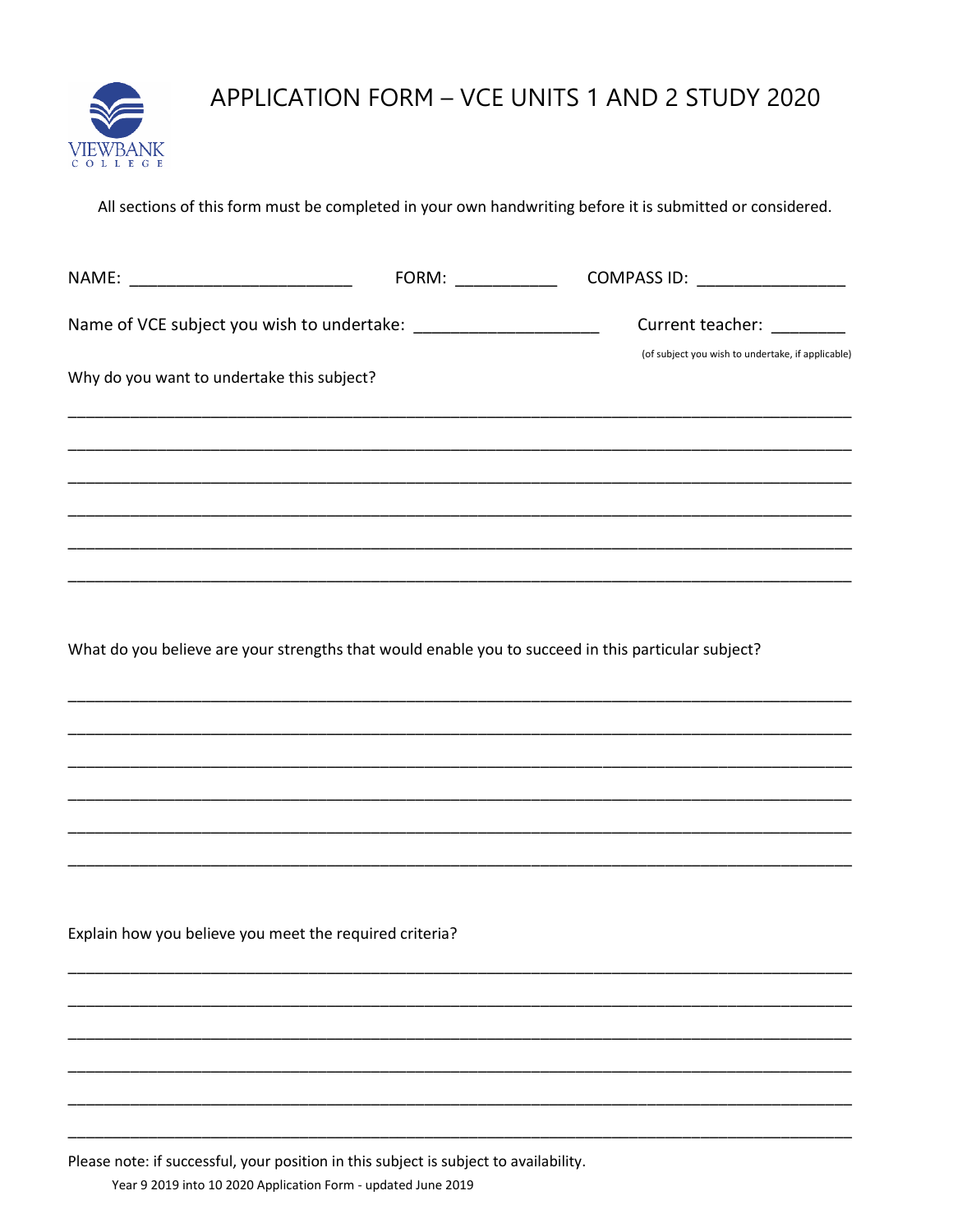| 2021 Proposed Year 11 Subjects | 2022 Proposed Year 12 Subjects * |
|--------------------------------|----------------------------------|
|                                |                                  |
| Preference 1 - English study   | Subject 1 - English Study        |
|                                |                                  |
| <b>Preference 2</b>            | Subject 2                        |
|                                |                                  |
| <b>Preference 3</b>            | Subject 3                        |
|                                |                                  |
| Preference 4                   | Subject 4                        |
|                                |                                  |
| <b>Preference 5</b>            | Subject 5                        |
|                                |                                  |
| Preference 6                   |                                  |
|                                |                                  |

**\* Students who complete one Units 3 & 4 subject in Year 11 are still required to study five subjects in Year 12.**

| <b>Signatures</b>           |       |
|-----------------------------|-------|
| Student's Signature         | Date: |
| Subject Teacher's Signature | Date: |
| Pathways Leader's Signature | Date: |
| Parent's Signature          | Date: |

**THIS FORM IS DUE TO THE COORDINATORS OFFICE BY 4:00 PM TUESDAY JULY 16, 2019.**



### **DOMAIN LEADER: THIS FORM NEEDS TO BE RETURNED TO THE COORDINATORS OFFICE BY 4PM WEDNESDAY JULY 17, 2019.**

\_\_\_\_\_\_\_\_\_\_\_\_\_\_\_\_\_\_\_\_\_\_\_\_\_\_\_\_\_\_\_\_\_\_\_\_\_\_\_\_\_\_\_\_\_\_\_\_\_\_\_\_\_\_\_\_\_\_\_\_\_\_\_\_\_\_\_\_\_\_\_\_\_\_\_\_\_\_\_\_\_\_\_\_\_\_\_

| <b>Office Use Only</b>      |  |  |                   |  |  |
|-----------------------------|--|--|-------------------|--|--|
| Approved by Panel: YES / NO |  |  | OR To be reviewed |  |  |
| Panel member's signature:   |  |  |                   |  |  |
| Date:                       |  |  |                   |  |  |